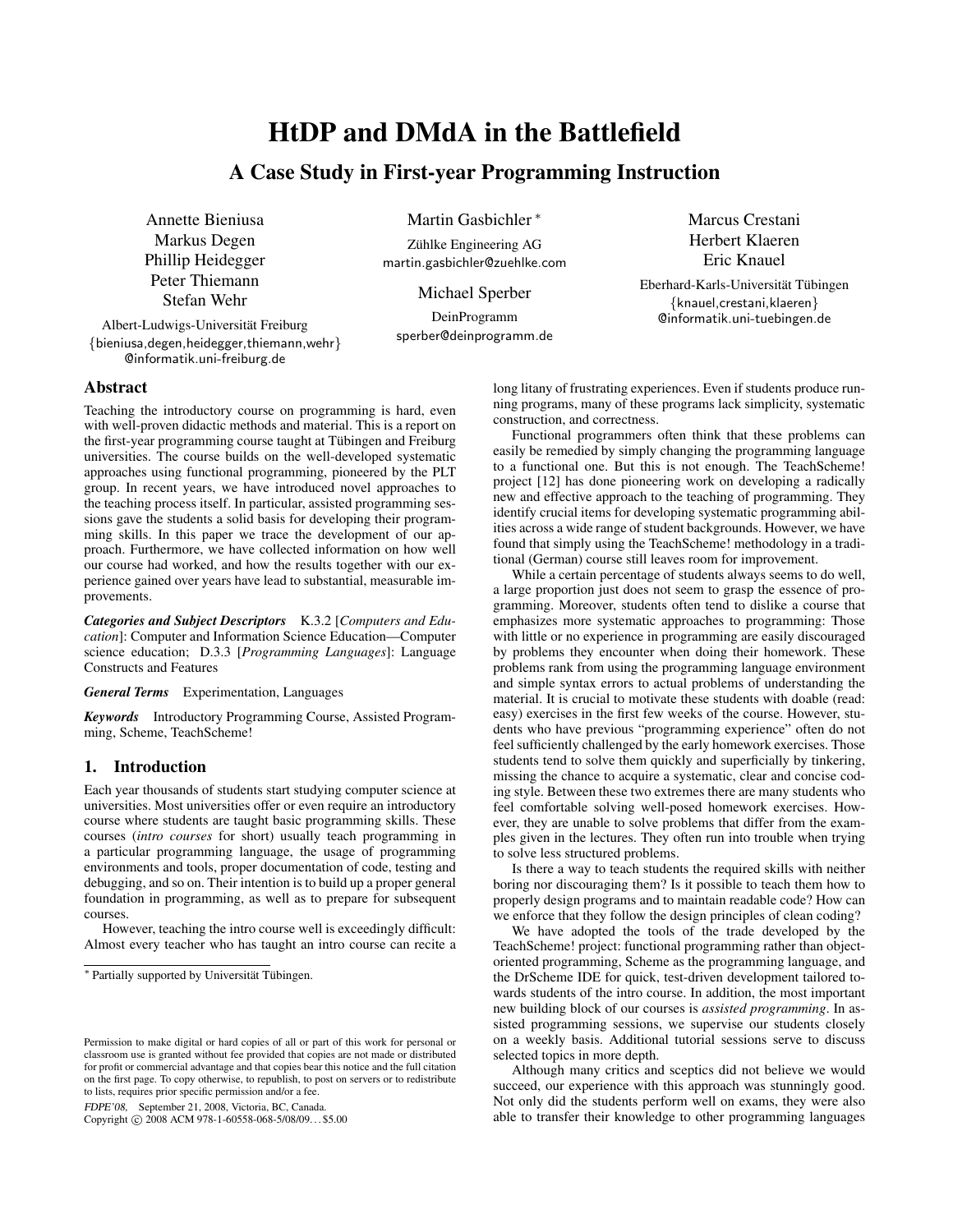(Java) and IDEs (Eclipse). Furthermore, their ability to think in a structured way helped them to perform well also in following courses.

In this paper we report on the development of the course, our experiences, and the results.

*Overview* Section 2 describes the common curricular circumstances of the intro course in Tübingen and Freiburg and specifies the material we cover in our intro courses. Section 3 gives a brief overview of specific differences between the Freiburg and Tübingen courses. Section 4 explains the development of the course concept in Tübingen. We then present in Section 5 an analysis of the results in the final exams and of a course evaluation conducted among students. Section 6 briefly describes follow-up courses and their interaction with the intro course. Section 7 concludes with a discussion of what we have achieved so far, and what we think can still be improved.

# 2. General Setting

The curricular environments in which the intro courses in Freiburg and Tübingen take place are quite similar, as are the goals of the intro courses described in this paper. This section describes the commonalities between the two courses in form and content and gives a short overview of rationale for the choice of material.

# 2.1 Goals

After finishing the course, students should know basic programming techniques as well as elementary data structures and algorithms. Furthermore, students should be aware of the fundamental concepts of programming languages, so that they can learn new languages on their own. Finally, the intro course should prepare students for a follow-up course using Java.

# 2.2 Course Outline

The contents of the course roughly follows the book "Die Macht der Abstraktion" [20] (in German, DMdA, engl.: *The Force of Abstraction*) which, in turn, is inspired by the book "How to Design Programs" [10] (HtDP). DMdA compresses the syllabus of HtDP by slightly increasing the "height" of the individual conceptual steps taken (read: it omits some of the fine-grained intermediate steps) and by omitting some of the advanced patterns for designing functions. Thus, DMdA is best suited (and laid out) as a supporting textbook for a course that reinforces the material by practical coursework. In addition, DMdA covers some mathematical background material that parallels the programming constructs just taught. This material is intended to instill in students the idea that programming is a mathematical activity and demonstrate some of its elegance.

#### 2.2.1 Programming Methodology

The programming methodology taught by the course is that of systematic programming using data-driven and test-driven top-down design (following DMdA and HtDP). It requires students to follow a rigid process under strict supervision when doing their coursework. This process is enforced by assisted programming sessions as described in section 2.3.

Here is a very brief summary of this methodology: Initially, students define the data structures underlying their problem. They learn to build and document these structures from the standard types using primitive types, composition (product types), alternatives (variant types), and recursive types. Once the data structures are fixed, they define a function by first giving a one-line problem statement and then writing down a contract, which is initially just a type signature. The next step consists of writing down test cases for the function. Finally, the students implement the function. This activity is driven by the preceding analysis of the input and output types of the function. The DMdA/HtDP methodology provides a number of *design recipes* that make the construction of the function bodies to some extent a mechanical effort driven almost entirely by the types.

The point here is to constructively teach the students the design rules followed by successful and effective programmers. This is in sharp contrast to most traditional curriculi, which teach mostly by example, leading to "programming-by-tinkering". In our approach, they learn to systematically deconstruct a problem and then to construct the solution just as systematically. For details on this approach, consult HtDP or DMdA.

#### 2.2.2 Programming Language and Environment

The course is based on a progression of *language levels* derived from the Scheme programming language [25] as provided by the DrScheme programming environment [7, 9, 13]. (The language levels were developed especially for DMdA. They are different from the HtDP language levels, but based on the same principles.) The progression of languages enables the teacher to adapt the expressiveness of the language to the current ability of the students, thus unleashing additional expressiveness as the students progress.

Using a Scheme dialect for teaching programming has several advantages.

- Programming instruction can make use of DrScheme, an integrated program development environment with documentation, stepper, debugger, support for testing, and some analysis. DrScheme familiarizes the students with the concepts of an IDE without overwhelming them with a plethora of features meant for professional programmers (as would be the case with Eclipse, for example, [2, 16, 24]).
- DrScheme is designed to support exactly the programming methodology explained in Sec. 2.2.1.
- DrScheme implements the language levels as well as the functionality to implement further levels of this kind.
- There is well-developed teaching material for the approach taken with several books being available. The students appreciate that DMdA is in German. A wide variety of books on advanced Scheme programming and on teaching programming concepts using the Scheme language [23, 8, 14, 27] show students that Scheme is not a dead end.
- The strong, dynamic typing regime of Scheme provides ultimate liberty in writing types and contracts: if needed, very complicated constrained types (as with Java generics or Haskell's type classes) or even dependent types can be written. In this aspect, Scheme is close to today's popular scripting languages, but without the drawback of weak typing and automatic type conversion that prevail in scripting.
- The dynamic typing regime also avoids frustrating struggles with type checkers and type inference algorithms (although DrScheme performs some static analysis and rejects some programs before they get to run).
- Scheme imposes no particular programming paradigm. We teach functional, imperative, object-oriented, and event-driven programming styles in the course.

# 2.2.3 Overview of Material Covered

Here is the progression of topics treated in the course.

- introduction emphasizing the need for contracts with an example suffering from underspecification
- functions consuming and producing values of primitive datatypes (numbers, strings, booleans)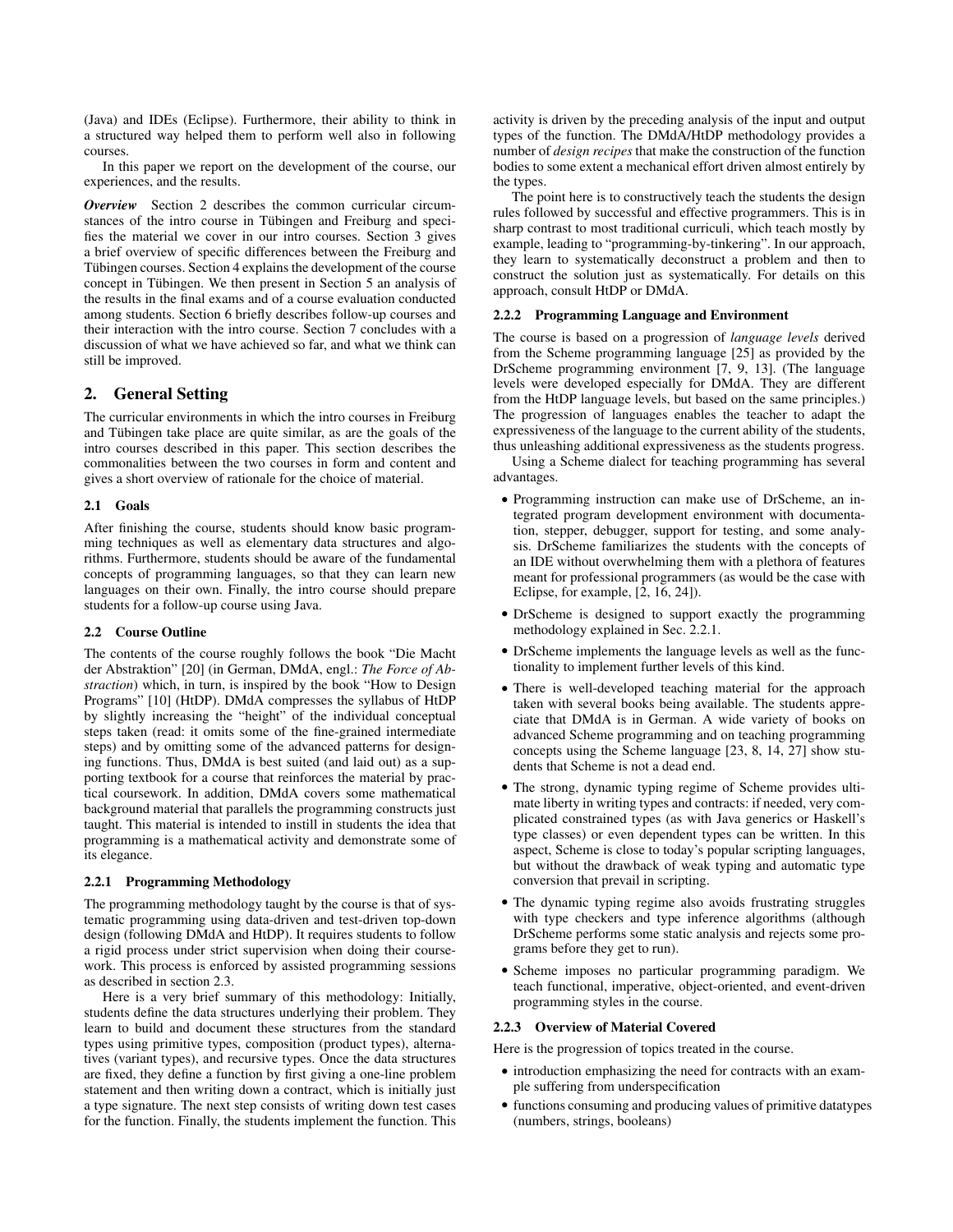- a formal execution model: the substitution model
- scope and lexical binding
- function definition by case distinction and branching
- record types with constructors, selectors, tests (the Scheme dialect has explicit declarations for these types)
- variant types
- functions consuming and producing records and variants
- case study: game of Nim
- polymorphic contracts for pairs to prepare for polymorphic lists
- pairs and lists (recursive types)
- functions consuming and producing lists
- recursion on (natural) numbers
- properties of evaluation: nontermination, recursive and iterative evaluation, tail recursion
- mathematical excursion: relations, ordering, and inductive definitions; induction on numbers and lists
- case study: towers of Hanoi
- functional programming: functions as data, higher-order functions
- abstracting over functions (filter, fold), anonymous functions
- function composition, iterated function composition, currying
- time-dependent models: animation, model, and view
- visual recursion: simple fractals (not in DMdA)
- recursive data: binary trees
- consuming and producing binary trees
- search trees
- case study: Huffman trees
- mathematical excursion: trees, terms, term induction,  $\Sigma$  algebras, basic properties
- abstract datatypes, encapsulating functions with data (*e.g.*, packaging the ordering with a search tree)
- different implementations of an ADT signature
- computability, halting problem, complexity (by term induction), sorting lists and its complexity (Freiburg only)
- assignments and state, set!, encapsulated state
- extended substitution model with a store (Freiburg), environment model (Tübingen)
- excursion: parallel execution with assignment to shared state
- object-oriented programming: message passing, inheritance, single vs. multiple inheritance, overriding methods, mixins (Freiburg only)
- $\lambda$  calculus
- interpretation: BNF, symbols and quote, representation of syntax trees, closures, definitions (Freiburg only)

#### 2.3 Assisted Programming

During an assisted programming sessions students solve a set of programming exercises under the supervision of a doctoral student assisted by one or two teaching assistants (TAs). The assistance provided by the supervisors is geared to design recipes as they provide a valuable orientation for quickly gauging how far a student had gotten solving the problem. The supervisors ensure that the students follow the design recipes. The visible traces of the design recipes such as test cases, contracts, and short descriptions make it easier to understand the student's problem and provide useful help. For example, a wrong understanding of the problem statement often leads to wrong test cases (that must be specified before writing the code). This may be discovered and discussed with the student just by inspecting the test case—a useless and time-consuming inspection of the source code becomes superfluous.

Assisted programming sessions take place in the department's computer lab. Each student (20-25 per session) works on her own machine. We use a dedicated environment on the lab machines that allows no network traffic (except for connections to a special server from which lecture material is available), and through which students can start only the programming system (DrScheme in our case), a web browser, and a PDF viewer. Moreover, the environment enforces a strict time limit of 90 minutes (Freiburg) or 120 minutes (Tübingen). The dedicated environment has two main advantages:

- Students cannot do anything except working on their programming problems: they cannot surf the web, they cannot check their emails, they cannot chat and so on.
- Students cannot cheat easily by exchanging their solutions with other students. This is especially important if the different sessions happen on different days of the week.

The programming problems posed in the assisted programming sessions are closely connected with the topics of the lecture (Section 2.2). For the theoretical parts of the lecture (mathematical basics, terms and  $\Sigma$  algebras,  $\lambda$  calculus), we either pose problems that tie together different aspects of previous sessions, or that put theory into practice. For example, when dealing with the  $\lambda$  calculus in the lecture, we implement an interpreter for  $\lambda$  terms in the assisted programming session.

# 3. Local Specifics

There are several differences between instances of the course in Freiburg and Tübingen.

# 3.1 Freiburg

In this section, we describe the intro course as it took place in the winter semester 2007/2008 at the University of Freiburg. The course was worth 9 ECTS credits, which corresponds to 225-270 hours of work in the whole semester.<sup>1</sup> The teaching period encompassed 15 weeks, excluding a mid-term break of about two weeks. Participants of the course were bachelor students but also students who do computer science only as their minor subject.

The students' workload consisted of the following parts:

- Lectures There were two 90-minute lectures per week. See Section 2.2 for a description of the material covered.
- Exercise sheets and exercise sessions Each week, we published an exercise sheet which the students had to solve within one week. To be admitted to the final exam, each student had to reach a score of 50% of the maximum before and after the midterm break. Discussion of the solutions to the exercise sheets took place during a 90-minutes exercise session among 15-20 students, guided by a teaching assistant.
- Assisted programming Students had to participate in a weekly assisted programming session of 90 minutes. As for the exercise sheets, each student had to reach a score of 50% before and after the mid-term break to be admitted to the final exam.
- System design project In cooperation with the Department of Microsystems Engineering, we offered a system design project, in which students worked together in groups of four to design and build an autonomous robot using LEGO mindstorms [21]. The

<sup>&</sup>lt;sup>1</sup>Note that two credits in the UK are equivalent to one ECTS credit. For more information see http://ec.europa.eu/education/ programmes/socrates/ects/index\_en.html.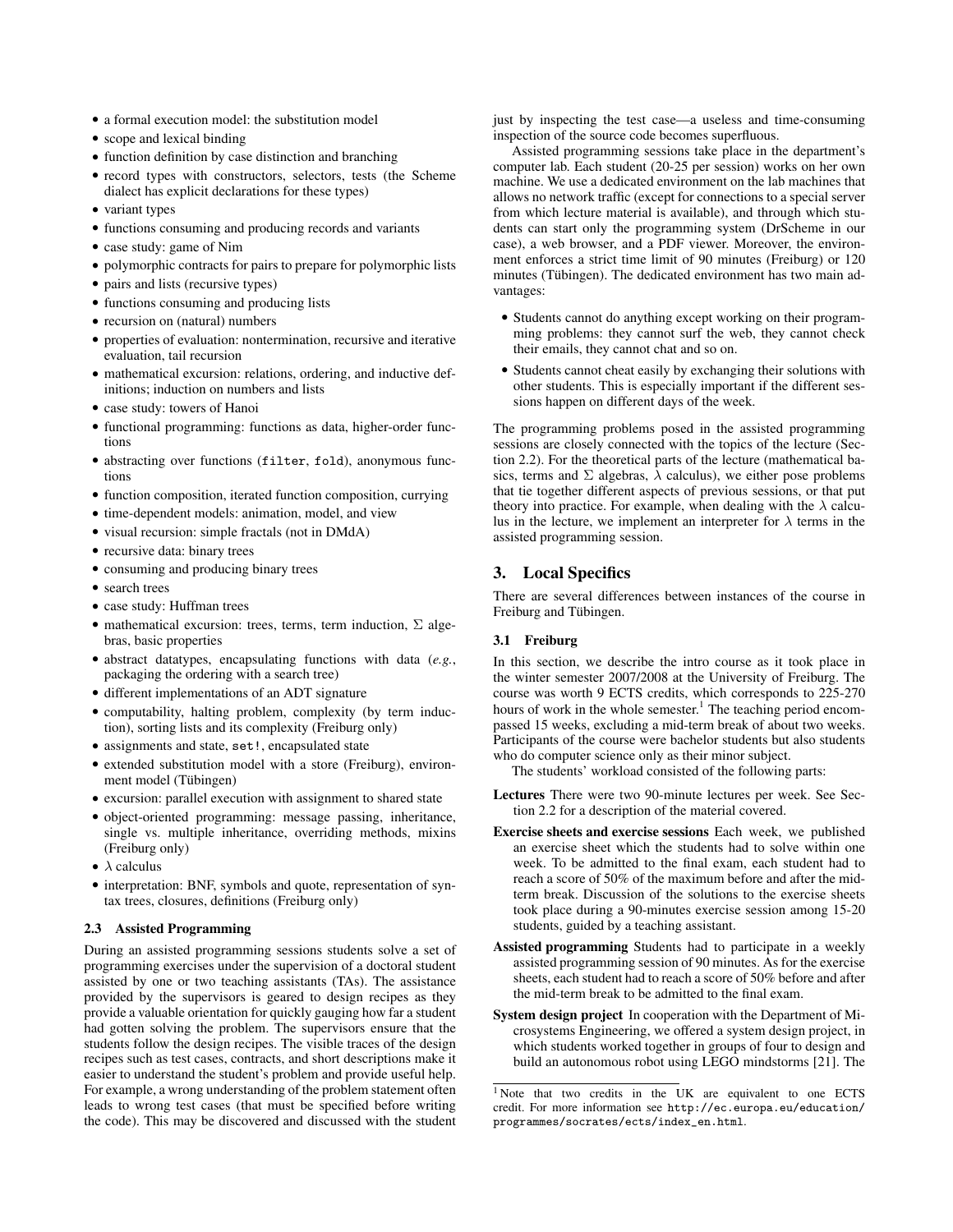main goal of this project was to stimulate team spirit and team work among the students.

Exams There were three exams: one practice exam before the midterm break, another practice exam at the end of the teaching period, and the final exam six weeks after the teaching period. Students needed to pass at least one of the practice exams to be admitted to the final exams. Moreover, if a student managed to pass both practice exams, the final exam became optional. The final grade was calculated as the weighted average of the grades in the final exam (90%) and the system design project (10%) or, if the student passed both practice exams, the grades in the practice exams (45% each) and the system design project (10%), whichever gave the better result.

We used a semi-automatic tool for marking the students' submissions to programming problems. The tool parses the input file, verifies that the code meets the required language level, and then performs several checks [4]:

- Does the function and record definitions asked for in the problem formulation exist?
- Does the student provide enough test cases? For every problem, we specified how many test cases were needed.
- Do the student's functions satisfy the student's test cases? This checks that the student's solution is coherent.
- Does our sample solution satisfy the student's test cases? This checks that the student's test cases are not biased towards the student's solution.
- Does the student's function satisfy our test cases? This checks whether the student's solution is, in some sense, correct.

Based on the outcome of these checks, the tool computes a preliminary score. The score is zero if the input file has syntax errors or does not meet the required language level. The teaching assistant then examines the solution to ensure that it meets certain conditions that are hard to check automatically:

- Is the code properly documented?
- Is every function equipped with a type signature?
- Does the code meet our coding conventions?

After this visual inspection, the teaching assistant assigns the final score.

Using a semi-automatic tool for marking the submissions had several advantages. First, it reduced the workload of the teaching assistants significantly. Second, it forced the students to work more precisely because the tool enforced our requirements on syntax and functionality of the solution more rigorously than teaching assistants would when marking completely by hand.

The semi-automatic tool had also some disadvantages. First, it required more time to work out the programming problems because we also needed to write the specifications for our tool. Second, we often had to slightly overspecify the problems to allow for a sensible specification. For example, we often had to fix the name of some function or the ordering of the fields of some record.

# 3.2 Tübingen

This section describes the first year programming course of the winter semester 2006/2007 at the University of Tübingen.

The attendees of this course were diploma and bachelor students. All students were required to pass the exam at the end of the course. Another requirement was to get credit for either the first- or second-semester course. For the bachelor students, the course was worth 8 ECTS credits. The length of the teaching period and the mid-term break were the same as in Freiburg.

The students' workload consisted of the following parts:

- Lectures As in Freiburg, there were two 90-minutes lectures per week.
- Exercise sheets and exercise sessions As in Freiburg, we published weekly exercise sheets, which the students had to solve within one week. To get the credit, each student had to reach 60% of the maximum score before and after the mid-term break. The students were allowed and encouraged to solve the exercises in a group of two students. As in Freiburg, there were weekly exercise sessions guided by a TA. Furthermore, to receive credit, the students were obliged to attend the exercise sessions and each students had to present her solution in front of the group twice during the teaching period.

Two of the exercise sheets where *mandatory*: They did not contribute to the score. Instead, each student had to present the solution separately to the TA, and the TA needed to be "satisfied" with the solution. In theory, failing to do so meant that credit was denied but in practice the student would often get a second chance. The first mandatory exercise sheet took place very early in the semester and was intended as an opportunity for the TA to get to know each student individually. The second mandatory sheet was the last sheet given out and covered a larger project. The students had two weeks to solve the second mandatory sheet.

- Assisted programming As in Freiburg, we conducted weekly assisted programming sessions. However, ours took 120 minutes. As for the exercise sheets, each student had to reach 60% of the maximum score before and after the mid-term break to get the credit.
- Exams and grades There was a single exam about four weeks after the teaching period. For the diploma students, passing this exam was necessary for the intermediate diploma which in turn was a requirement for the diploma itself. However, the grades from the intermediate diploma did not contribute to the grades of the diploma. For the bachelor students, passing the exam was necessary as well and the grade of the exam was relevant for their degree.

The credit itself had a separate grade but this grade did not contribute to the intermediate diploma or the bachelor. Thus the grade was relevant only for students applying for scholarships or the like.

We did not use a tool for marking the students' submissions. Instead the teaching assistant marked each solution to an exercise sheet or assisted programming session manually. (We are considering using the tool for the next iteration, however.)

# 4. Developing the Course

The current course is based on a development that essentially started with the 1999/2000 Tübingen course: This course marked the switch to functional programming and Scheme, as well as DrScheme as the programming environment. Much of the programming content was modelled on *SICP* [1] and *Concrete Abstractions* [17]. (Note that HtDP was not available in print yet.)

While the use of Scheme enabled us to cover much more material in the course than in previous years, we observed that many of the didactic approaches suggested by *SICP* and, to a lesser extent, *Concrete Abstractions*, did not work as well as we had expected. (Of course, the TeachScheme! project had made that observation earlier [11], but we were not aware of these results.)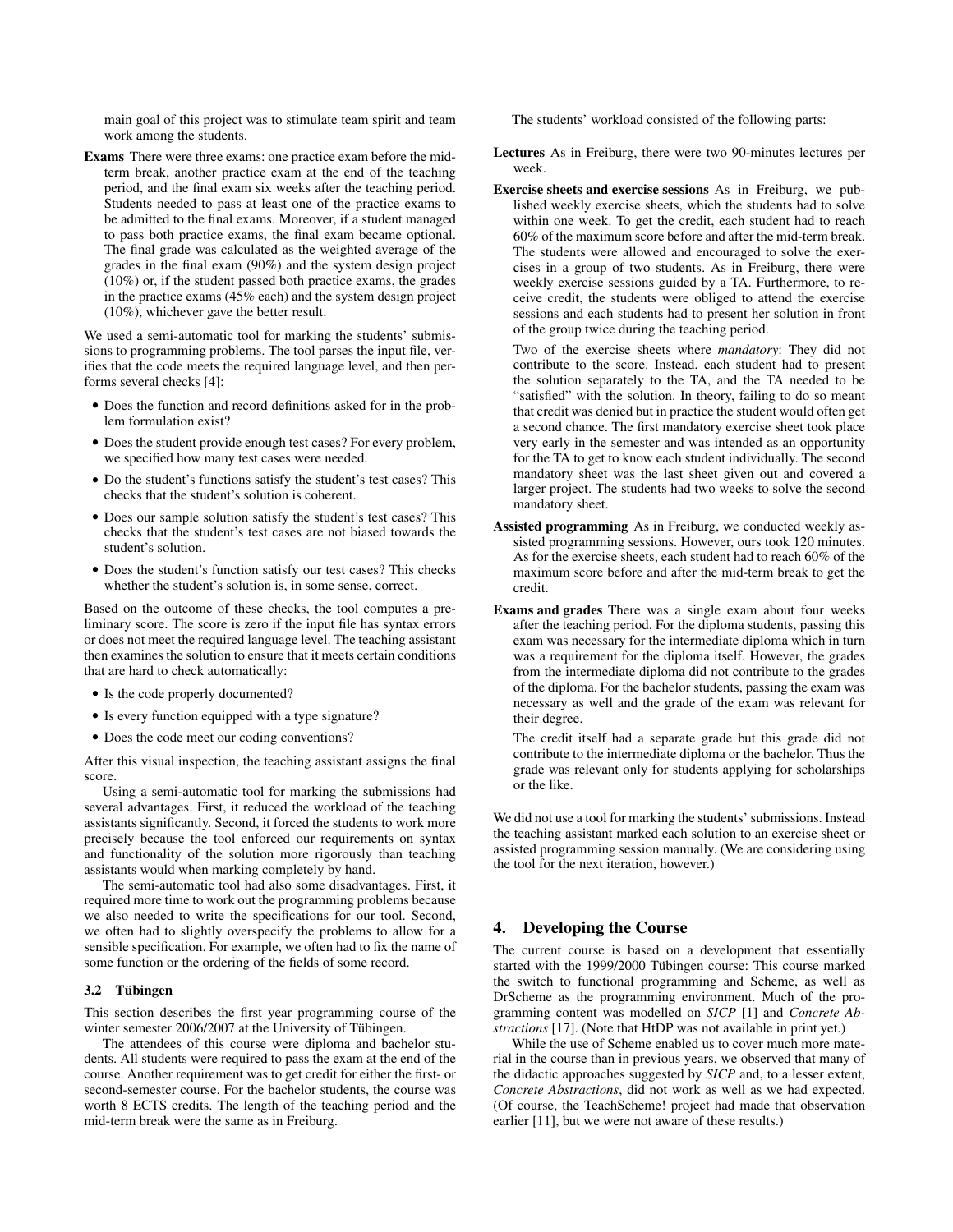# 4.1 The 2004/2005 Course

As a result of the 1999/2000 course, we started the slow process of improving the course over time. We published a book [19] describing the course material. When HtDP finally came out, we adopted the design recipes and made them a central element of the 2004/2005 course, which was the next intro course the authors taught. We structured the course according to the book but augmented the material in the lecture with design recipes. Of course, the examples in the book were not constructed using design recipes and thus had no contracts or test cases. Thus students saw the application of design recipes and their artifacts in the lecture only.

We also used contracts with type variables quite extensively, even while introducing higher-order functions. Type variables were explained in the lecture but again not covered in the book. As it turned out in the exercises and in the exam, the students did not grasp type variables very well.

Thus, augmenting our book with material from HtDP was not perceived as a coherent lecture by the students and many thus formed a negative attitude towards the material.

An initial indication of problems was the general observation that the noise level was quite high during the lecture: many students did obviously not follow the presentation. This was certainly especially harmful as only the lecture presented the material as intended by us. Also, towards the end of the course, many of the students had already reached the 60% limit and stopped to work on the exercises. At this point, the exercises covered the environment model. In the exam, the students performed badly on this topic.

While the course was running, we commissioned a term project to observe how students deal with the material of the course outside of the course and the tutorial sessions [26]. Two observations stood out:

- The students would freely "cooperate" on the exercises, plagiarizing other students' solutions. Networks of students formed which circulated solutions, in one observed case reaching the size of 54 students. This, of cause, voided the intended practice effect of the exercises.
- The students found the design recipes tedious, especially in the beginning when the problems were simple. This led to them ignoring the recipes when actually working on the problems, and adding the required elements (short description, contract, test cases, etc.) later. However, many students said they believed the design recipes would help them later when the problems would get more challenging.

The latter observation was especially galling in light of the results in the final exam: A fair number of students had not successfully solved the programming exercises, and of those who had, many had done so unsystematically, without the use of the design recipes: Even though many students had suspected the design recipes might come in handy when push comes to shove, they could not produce them when the going got tough.

Alarmed by the bad results in the programming exercises, we interviewed each teaching assistant separately and asked them about their experience with the students in their groups. Their statements can be summarized as follows:

- 1. The TAs did not notice many students having significant problems solving the programming exercises.
- 2. Many students did not use the design recipes. Instead they augmented their solution with contracts and test cases afterwards.
- 3. Students with little or no experience who used the design recipes found them useful and were able to solve the exercises with the help of the recipes.
- 4. There were quite a few students teams (which usually consist of two students) where one student focused on solving the programming exercises while the other one took over the ones related to theory.
- 5. The TAs did not have the impression that many students plagiarized.

In the light of the results in the exam, we concluded that many students had bluffed the TAs about their programming capabilities. However, we were very encouraged to continue to use design recipes as they obviously provided helpful for the students who used them.

### 4.2 The 2006/2007 Course: Improvements

The 2004/2005 course was a sobering lesson for us: While the results were formally acceptable, students had not, on the average, learned programming to the level of proficiency we had hoped. This was despite our conviction that we had taught the right material and structured the course appropriately, with proven didactic techniques. We saw two possible explanations for the outcome:

- We were simply expecting too much of the students, and the curse of knowledge was preventing us from seeing clearly what the students were capable of learning in a single semester.
- We had failed to do everything possible to help the students learn.

When it came to preparing the 2006/2007 course, we decided that we would act as though explanation #2 was correct. We already knew two concrete problems: plagiarism and insufficiently interesting examples and problems in the beginning. We also conjectured that many students plagiarized because they did not develop sufficient self-confidence in the first few weeks of the course.

We had the opportunity to revise the old textbook for the course, and rewrote the programming chapters to conform to the HtDP discipline we had already used in the 2004/2005 course: Proper introduction to design recipes, and strict adherence to them in the examples. Developing more interesting examples was quite easy: We adapted HtDP's world.ss teachpack for functionallyprogrammed reactive animations, and used it for introducing statebased models.

Moreover, we concluded that our "buddy approach", trying to encourage rather than force students to do the exercises themselves and ask questions when necessary had failed. We decided to actively fight plagiarism, and enforce a strict discipline both in form and content for the upcoming semester. In particular:

- 1. We made students sign a form at the beginning of the course declaring that they would not plagiarize, and were aware of the consequences. ("One warning, two strikes you're out.")
- 2. We would actually kick students out of the course after two strikes of plagiarism.
- 3. We set aside part of one TA's time to actively search for plagiarism in the students' solutions.
- 4. We decided to break out parts of the exercises and have the students solve them in the University's computer lab under supervision.<sup>2</sup> This lead to the introduction of assisted programming.
- 5. We would use the final exam as our measure of success, and differentiate between different subject areas to see how well the course had worked.

<sup>&</sup>lt;sup>2</sup> The TeachScheme! project, of course, has long used supervised lab exercises to develop their curriculum. Their specific observations are not accessibly documented, however.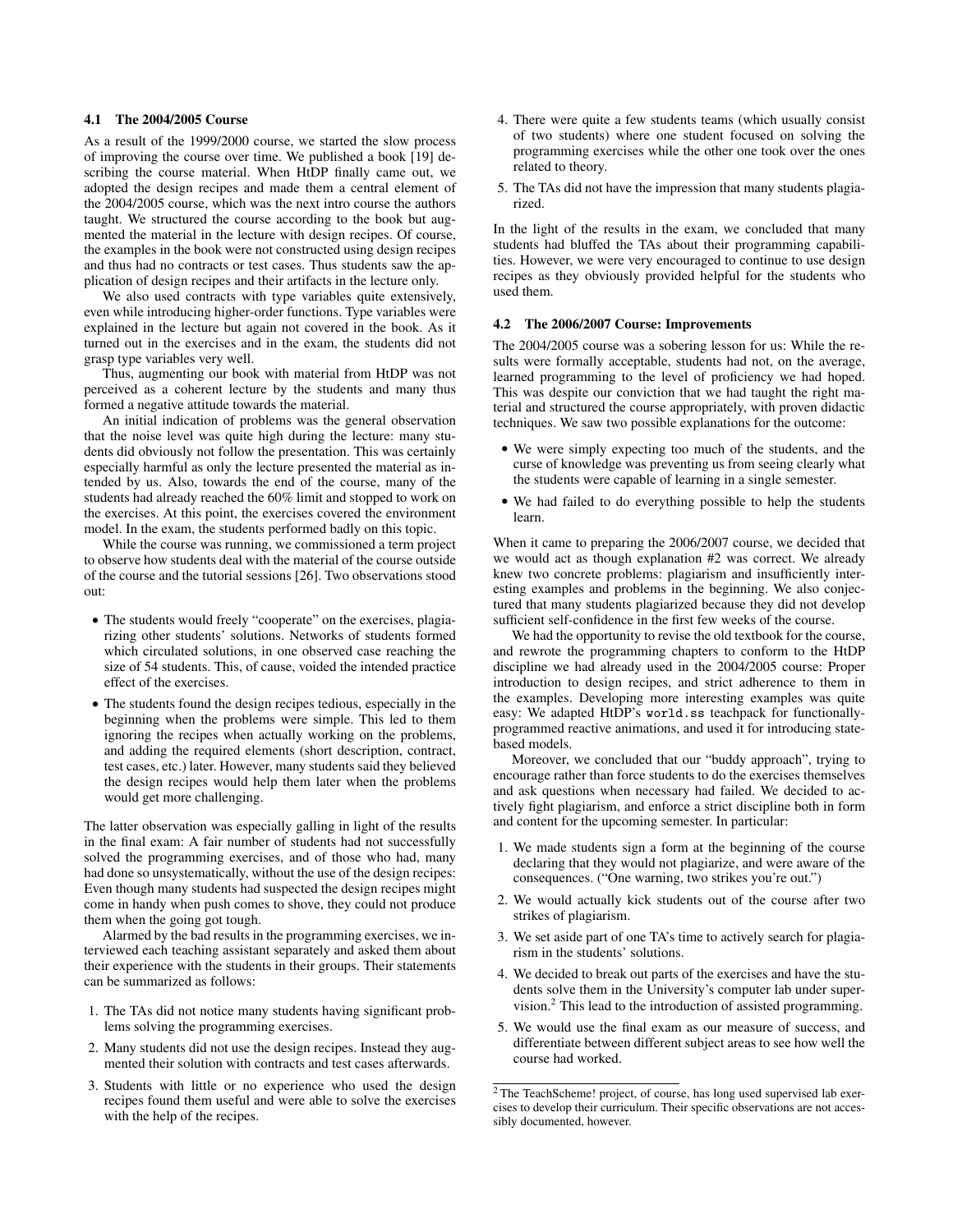The fourth item deserves special attention: We would not only supervise the exercises in the sense of checking that there is no plagiarism, but also look over students' shoulders to actively enforce their adherence to the design recipes, and push them over the inevitable bumps in the road that leads to correct and working programs.

Note this was strictly an experiment at the time: We did not know whether our original explanation for the underperformance was correct, nor whether these new measures would help. In particular, relying on enforcement rather than encouragement for selfmanaged learning seemed a significant gamble, as self-managed learning and intrinsic motivation generally promise better results [6]. We also risked that we would become unpopular with the students, and that Scheme and/or functional programming would become similarly unpopular by association. We resolved not to care about these aspects for the 2005/2006 course. We did, however, develop these measures with the help of the student TAs, who fully supported them.

#### 4.3 Assisted Programming

Despite our efforts to advertise lab sessions as a form of homework with assistance, most students initially regarded lab sessions as a kind of quiz. As a consequence, many students avoided asking the TAs for help during the session: They either expected that TAs as with an official written exam—were not allowed to provide concrete help or they even believed that asking for help was a form of cheating. The perception of assisted programming slowly changed during the semester as the TAs not only provided their help upon request but also helped proactively as they noticed students having problems.

The time limit for assisted programming sessions provided additional help nudging the students towards using the design recipes: Some students with an initial resistance to the recipes would say something like "I'd rather do it myself" when offered help. But they quickly realized that they would run out of time using their preferred method of programming-by-tinkering, and so they tried the design recipes in the end. Many were shocked when they found out that the recipes worked.

In our experience, designing problem sets with a suitable amount and difficulty of problems is challenging: The problem should be new and interesting, solvable with the programming techniques taught in the lecture, and there should be enough time for students to make use of the assistance of the TAs. We realized that it is hard to design the exercises so that they are both challenging to the students and solvable within the restricted time frame of an assisted programming session. Typically, we conducted the first session of each week—which starts with a new problem set—ourselves: This way, confusing problem statements, mistakes, amount of work, and other unforeseen problems could be addressed immediately and fixed for the subsequent sessions.

Despite these tactics, we misjudged the complexity of some problem sets in the beginning for a simple reason: Typically, weaker students tend to schedule their lab session at the end of the week — hoping that they benefit from the experiences of other students that attended an earlier session. With hindsight we knew that many of our best students always chose the first lab session which served as our comparison group to evaluate a problem set's appropriateness. This observation led to two insights: First, we have to take the above-average performance of our comparison group into account. Second, students attending sessions at the end of a week may take advantage of the other students' experiences with the problem set.

However, we discovered only few cases of cheating during assisted programming. The specialized computer environment already prevented that students take home their solutions: Submitted solutions were only accessible by TAs. This hindered plagiarism as solutions must be reproduced from memory. Some students procured such a solution, memorized it, and reproduced it during the lab session. Typically, students share such a solution verbatim, which makes it easy to identify the solution using our routine check for plagiarism. Additionally, we sometimes changed the problem set slightly on an irregular basis during a week.

A common problem consisted of the quantity and quality of assistance provided during a session. We had underestimated the amount of work necessary to attend a group of 25 students during a lab session without having students wait too long for help.

Initially, the introduction of assisted programming encountered some resistance among students. The university calendar announced the course with four hour of lectures per week plus two hours of exercise per week. Our approach, however, requires four hours of presence in exercises per week: two hours for the regular tutorial and two hours for assisted programming. The students' workload, however, is roughly the same as with other courses as we just moved programming exercises from regular exercises to assisted programming.

#### 4.4 Results

*Final exam* We had determined at the beginning of the course that the final exam would be the primary indicator of success. The Tübingen final exam is one hour, and we posed a total of nine problems in the following subject areas: logical calculus,  $\lambda$  calculus, inductive proofs, ADTs, program proof, (recursive) programming with lists, higher-order programming, programming with state, environment model. While more detailed results are available in Section 5, the results had generally improved significantly over the 2004/2005 course. Moreover, the students' programming abilities were significantly improved. In particular, most students could apply the design recipes with ease.

*Popularity* Surprisingly, our much more formal approach to organizing the course had no significant impact on the popularity of the course with the students: The course-evaluation poll yielded comparable results to the 2004/2005 course across the board.

*Comparing with the OO course* The course described here was not taught every year. In particular, the 2005/2006 course was based using a traditional Java-based OO approach. The final exam of that course was comparable in the bureaucratic sense (one hour, same grading scale), but much different in content: six problems instead of nine, in categories: number representations, class relationships, various multiple-choice questions, (manual) tree traversals, recursion, class definition. Subjectively, this final exam was *much* easier than ours. This, and a conversation with the lecturer, led us to conclude that the expectation we had of our students was warranted to be significantly higher than with the OO approach.

**The next course** The 2007/2008 course in Tübingen was taught by a professor who had no prior exposure to functional programming, and never taught an introductory course before. He chose to follow the content and organization of the previous year quite closely. The exam results (not reproduced in this paper) are completely consistent with those of the 2006/2007 course. Thus, taking into account that several people had held the lecture in previous years, it appears the approach is robust across lecturers.

# 5. Analysis

In this section, we present some of the data we have gathered to gauge the effectiveness of our teaching methods. In particular, we have tried to measure if assisted programming indeed helped improve the course. We have also looked at the results of our exams to identify subject areas that worked well, as well as those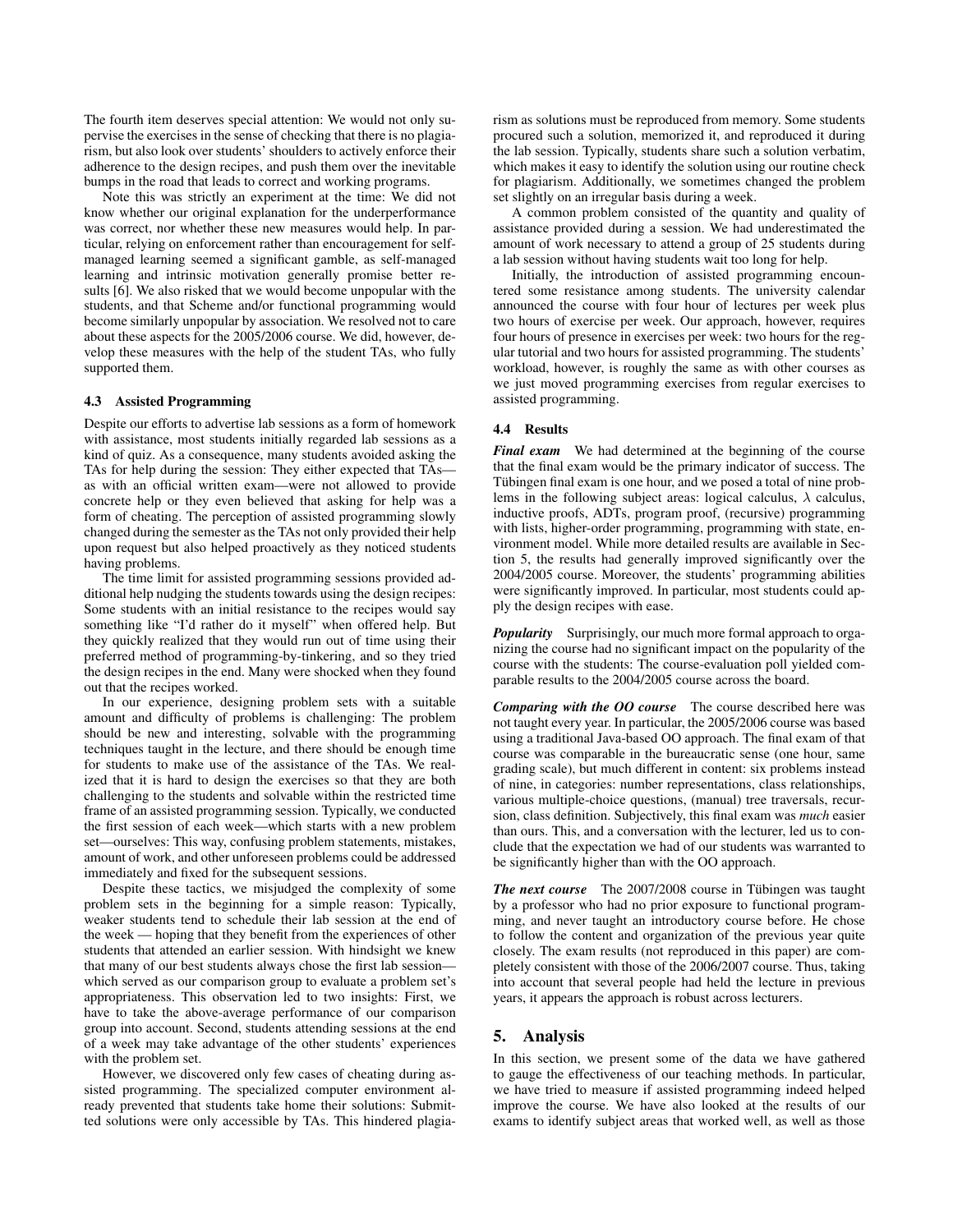

Figure 1. Performance of students in courses with and without assisted programming

that still need improvement. While these results are probably not statistically solid, they provide very useful qualitative information.

#### 5.1 Assisted Programming

Figure 1 compares the students' performance in the programming assignments of the final exams between the 2004/2005 Tübingen course without assisted programming, and the 2006/2007 Tübingen course with assisted programming. The diagram shows how many students ( $y$ -axis) achieved what score ( $x$ -axis). The special category "not tried" collects students that did not even try to solve the programming assignments. The number of students and the score are given relative to the total number of students and the maximum score, respectively. It is obvious that the performance of the students who benefited from assisted programming is significantly higher than the performance of the students from the earlier course.

#### 5.2 Exam Results

Figure 2 and Figure 3 display the students' performance in the practice and final exams, sorted by problem category. Figure 2 list the results for those categories that are common to Freiburg and Tübingen, whereas Figure 3 contains results for categories specific to Freiburg or Tübingen. The Freiburg results come from the course in 2007/2008, the Tübingen results from the course in 2006/2007.

Here are the most significant results:

- The students did well on the "standard" programming exercises that involved applying the design recipes.
- The students were quite proficient with the  $\lambda$  calculus, despite our expectation that they would perform poorly. (Theoretical, "boring" material.) Our conjecture (for the results in Tübingen) is that this was caused by making the  $\lambda$  calculus subject of one of the mandatory exercises, which was really a timing accident of the 2006/2007 course—one that we gladly repeated in the following year, with similar success.
- The Freiburg result for abstract data types (Figure 2) is probably misleading: The students had not performed well with ADTs during the semester, and such an improvement for the final exam would have been miraculous. The assignment was probably too easy. This insight, taken together with the Tübingen results, show that the treatment of ADTs is problematic and could be improved.
- The Freiburg assignment on terms (Figure 3) dealt with terms and their interpretation via  $\Sigma$  algebras. The students did not perform well in this assignment because they had not completely understood the difference between syntax and semantics.



Figure 4. Requirements



Figure 5. Overall Hours per Week

- For the Freiburg assignment on relations (Figure 3), we conjecture that students did not perform well because they considered this topic as "too mathematical".
- The results for the Tübingen assignment on the environment model (Figure 3) show that the environment model (despite the use of pictures) is not well suited for explaining mutable state.

#### 5.3 Course Evaluation

We next present the results of an evaluation of the Freiburg 2007/2008 course, which was performed at the end of the teaching period. About 90 students attended the course, of which about 50 participated in the evaluation.

Most students judged the requirements of our introductory course as "neutral" or "high", only few students considered the requirements as "very high" (Figure 4). The overall numbers of hours spent per week for our course (including lecture, tutorial sessions, and assisted programming) ranged from 5 to 24 hours, but the majority of the students (about 70% of the evaluation's participants) spent only 12 hours or less (Figure 5).

According to Section 3.1, the course in Freiburg should require (in average) a total amount of 250 hours of work. Subtracting 40 hours for exam preparations, we are left with 14 hours per week. Hence, we conclude that we did not stress the students too much.

There were several questions which allowed a free-text answer. In the following, we summarize the answers to the most interesting questions.

• *What did you like about this course?* Students liked the practical aspects of the course, the assisted programming sessions, and the overall structure of the course. Another positive point men-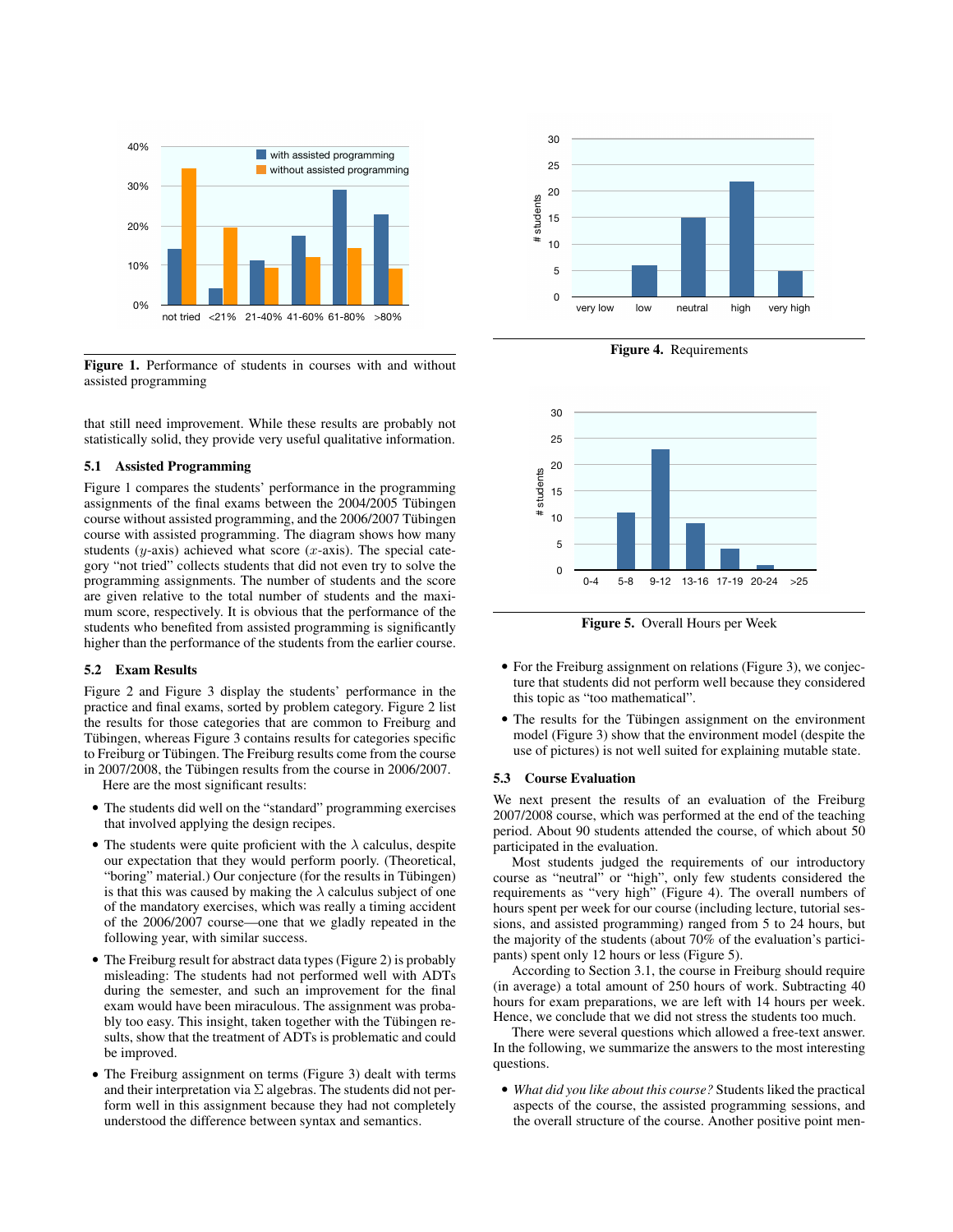



















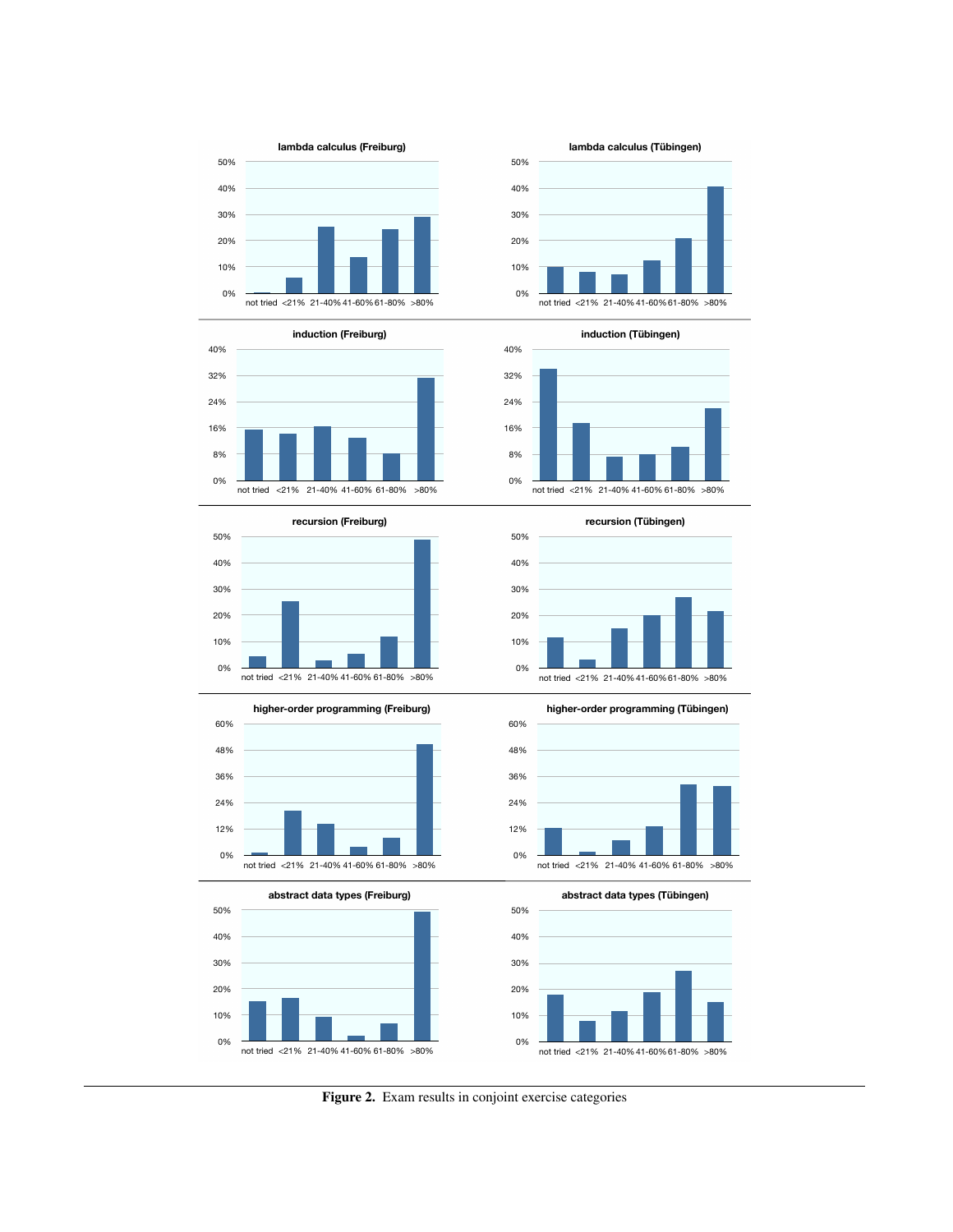



















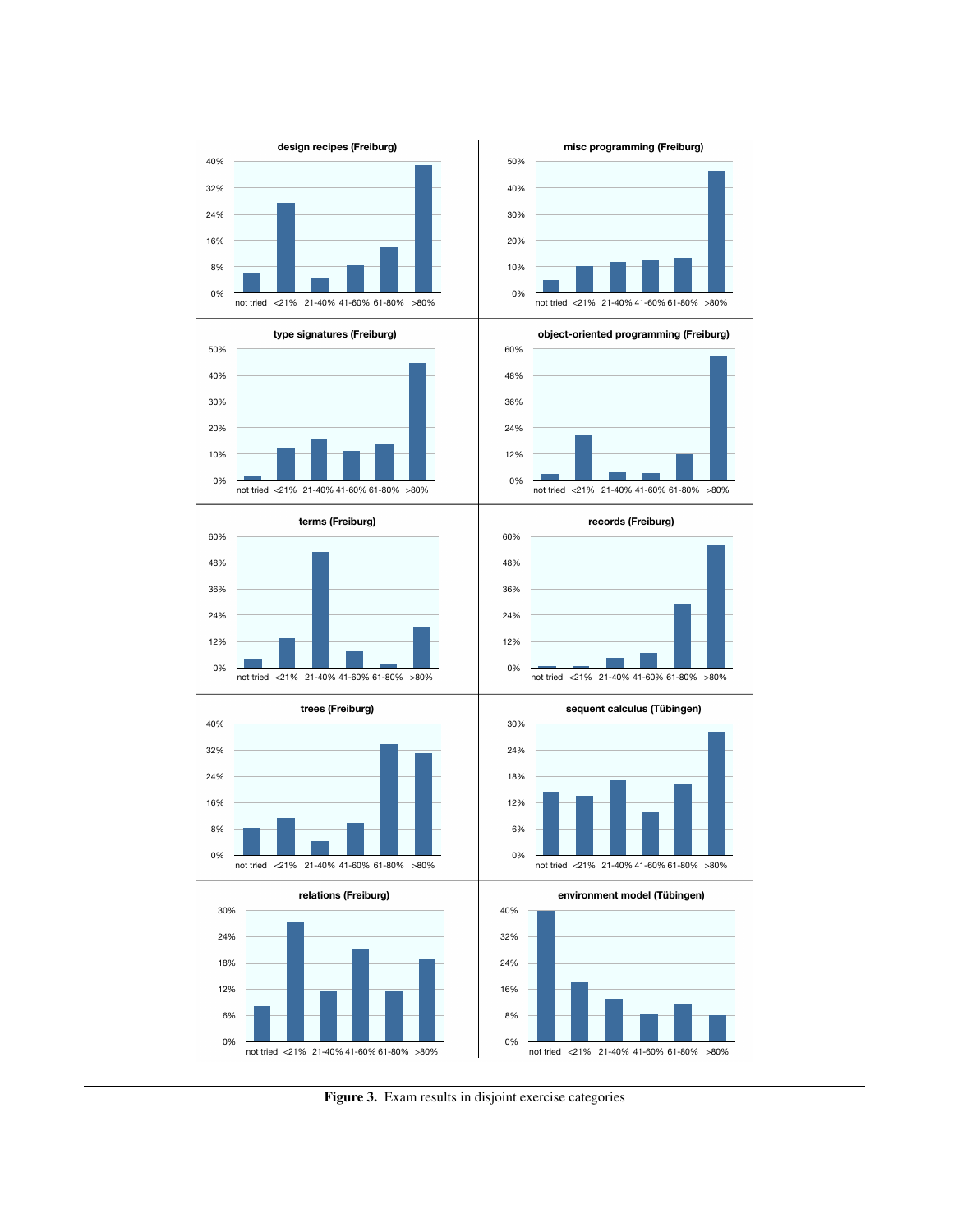tioned was that we recorded the lecture so that students could review it later.

- *What did you not like about this course?* The students did not like the mathematical excursion. They also complained about Scheme. They were unsure whether they could transfer their knowledge to a different programming language.
- *Did your programming skills improved because of the assisted programming sessions?* Most students stated that their programming skills had improved due to assisted programming. The students mentioned the following reasons for this improvement:
	- Assisted programming forced them to do a great amount of programming.
	- Assisted programming gave them the possibility to ask all kinds of questions.
- *For which other courses would assisted programming be helpful?* The students considered assisted programming helpful for all further practical courses.

The results from Freiburg were remarkably consistent with the results of a similar evaluation in Tübingen.

# 6. Follow-up Courses

The intro course should not only prepare the students for potential careers in software development, but also provide the necessary prerequisites for follow-up courses in the curriculum. The requirements posed by these courses are different in Freiburg and Tübingen—however, both intro courses have follow-up courses using Java. This section summarizes how we handled the transition.

#### 6.1 Freiburg: Crash Course on OO and Java

In Freiburg, the second-semester course on algorithms and data structures requires students to be fluent in Java. To provide an interface to this course, we set up a one-week full-time adaptation course that translates their knowledge into basic Java proficiency. This crash course is based on the ideas underlying the upcoming book "How to Design Classes" (HTdC) by Felleisen and his collaborators (also documented by Proulx and others [22]), but adds some elements that are dear to the heart of an algorithms instructor. The important topics are, roughly: data modelling with classes, functional methods, abstraction, imperative methods, and mixed material preparing specifically for the algorithms course, with topics such as arrays and typical programming templates that deal with arrays.

The first four days rely on ProfessorJ [15], a teaching language resembling Java which is also implemented in the DrScheme environment with similar support for different language levels and interactive debugging as for Scheme. Day five prepares students for using Eclipse, which is used in the algorithms course.

Following this intensive phase, the course is tapering off at roughly two hours per week throughout the rest of the semester and in parallel to the algorithms course. It goes on to cover advanced topics like abstraction with generics, defining equalities and comparisons, enumerations, using the collection framework, using Swing, inner classes and anonymous classes, and so on.

In an evaluation of the crash course, about 84% of the students answered that they knew enough about Java to be able to follow the course an data structures and algorithms, and that no topic was missing. The remaining 16% missed arrays and hash tables. We discussed arrays in the crash course, but intentionally left out hash tables because this is a major topic of the algorithms and data structures course.

The results of the evaluation indicate that students of our introductory course learn Java (a new programming language) rather quickly. We do not have any hard facts whether this result generalizes to other programming languages, but we will observe the students within the next semesters to see how they perform with respect to this aspect.

#### 6.2 Tübingen: Second-semester Course on OO and Java

In Tübingen, there is a second semester course on programming. We had the opportunity to teach and design this course ourselves. The faculty seems to agree that, by end of the second semester, students should either be fluent in Java or C++, as almost all subsequent courses presume knowledge of these languages. Therefore, we decided to devote the complete second semester to objectoriented programming and Java. The significant topics of the course were similar to the Freiburg course. We added testing with JUnit, GUI programming, the MVC model, debugging tools, and the SECD machine.

In contrast to the Freiburg course the Tübingen course proceeded at a much slower pace. Twelve lectures (90 minutes each) were devoted to HtDC and the remaining seven lectures covered the language features of full Java.

Feedback on this course was mixed: While many students with and without prior knowledge of Java—actually appreciated the design rigor imposed by HtDC and the insights from "Effective Java" [3], requiring the use of ProfessorJ in the exercises was unpopular. Students with prior knowledge of Java complained about the limitations imposed by the various language levels. Moreover, some students feared that we would not teach "real" Java which would hinder them in future courses or even on the job market. However, students without prior knowledge clearly favored the gradual introduction with ProfessorJ into Java.

# 7. Conclusions

Teaching the intro course has consistently been a rewarding experience for us, despite the fact that many of our ideas of the past did not work in the classroom as well as we had hoped. However, teaching the course repeatedly and closely looking at the available documentation of the successes and failures can help to improve it significantly. This section describes our most import observations, impressions and conclusions. We start with a short discussion about the choice of Scheme and conclude with some lessons we have learned from the courses, including possible improvements and an outlook on further introductory courses.

# 7.1 Choice of Programming Language

The general methodology of the approach could also be expressed in other functional languages such as O'Caml or Haskell. For example, pattern matching and algebraic datatypes simplify some of the design recipes considerably. A pattern match clause is more robust than a cond expression with a sequence of type tests because the pattern match can be checked for exhaustiveness. Furthermore, it was confusing to the students that there was an explicit syntax for defining record types, whereas sum types had no syntactic counterpart. Their definition is entirely based on programming conventions, for Scheme it is just a comment. An argument against pattern matching is that the languages that students get to use in their later worklife do not have pattern matching, either.<sup>3</sup>

Type inference and type checking could, in principle, avoid frustrating test runs that repeatedly fail because of type errors. On the other hand, type inference is infamous for generating inscrutable error messages. This is known to be especially discouraging for

<sup>3</sup> Matthias Felleisen, personal communication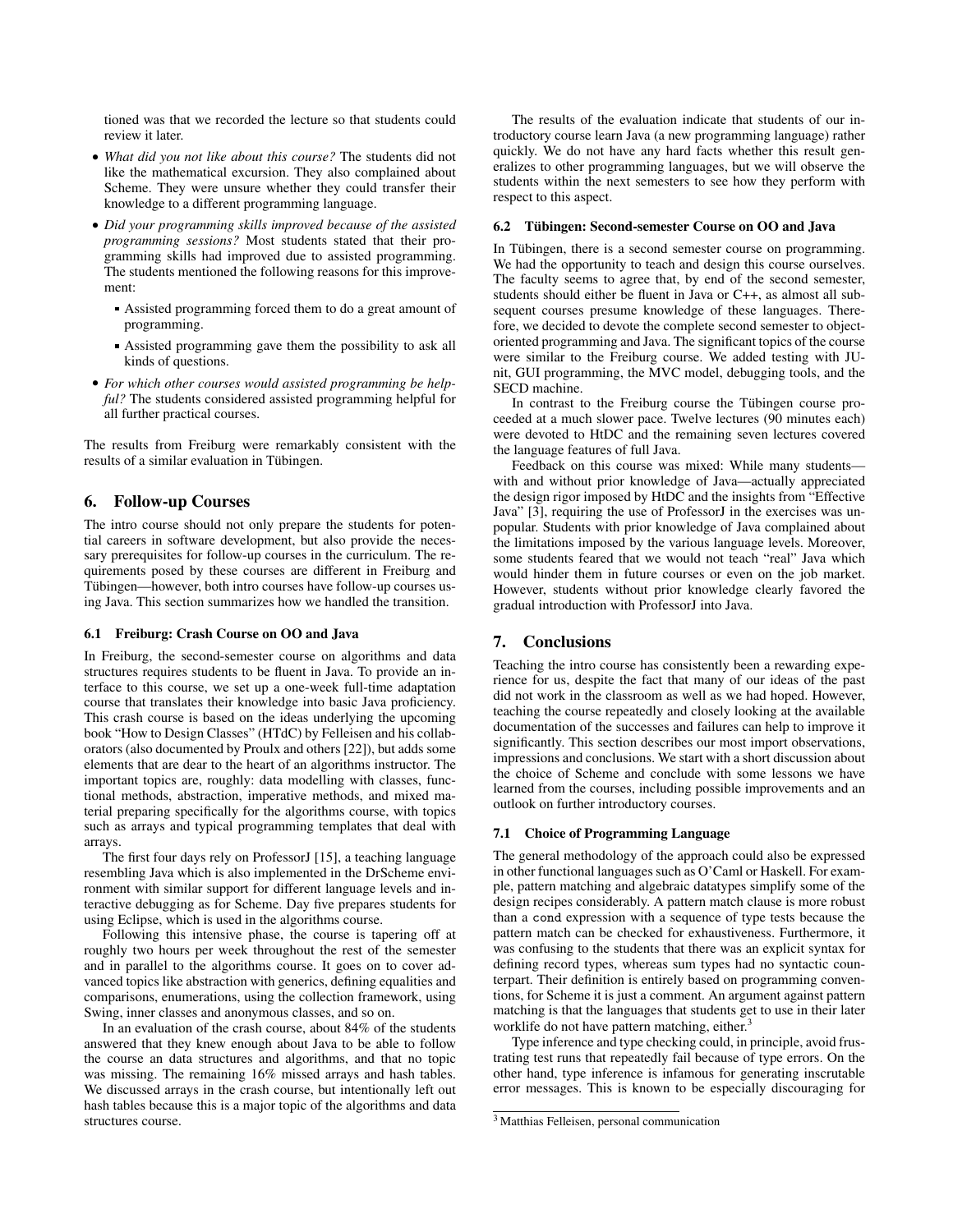beginners. In the case of Haskell, the type inference engine may inadvertently reveal aspects of the language (such as type classes) that the instructor does not want to get into, yet. This problem has been recognized [18], but it is not clear that the programming environments for statically typed languages are up to the needs of beginning students.

It may be possible to address the problems of explicit sum typing and checking of conditionals on these types within the language themselves by changing or extending our DrScheme language levels. We intend to experiment with such an extension next semester.

# 7.2 Methodology vs. Content

One might conclude from the results reported here that our successes are mainly a result of assisted programming as well as other organizational measures we have taken, and that similar results may be achieved with traditional content, say the standard Java-based "OO course". While nobody seems to have actually tried this and documented the results, there are strong indications that this would not work as well as our approach:

- Even before introducing assisted programming, the Tübingen students performed quite well in comparison to students who had attended the Java-based course: In particular, our exam problems have always been significantly more challenging than those of the Java-based course, while our passing rate was as good or better.
- The particulars of Scheme occupy very little time in the lecture, which allows us to cover significantly more ground over the semester. In contrast, Java-based lectures need to spend significantly more time on mundane issues such as syntax or other specific properties of the language.
- Scheme programs are significantly shorter than, say, Java programs: This allows the students to solve more exercises in the same amount of time, again increasing the amount of material we can teach over a single semester.

#### 7.3 Lessons Learned

Here are the most important lessons we have learned from developing the intro course over the last few years.

- Teaching the intro course well is very difficult. Some of the lecturers involved in the course have been teaching programming since the 1980s, and still find things that could be improved.
- Simply switching to a functional language does *not* automatically solve the problems of traditional approaches.
- It is necessary to closely observe learning success; evaluating a course's success by asking students how well they liked the course is not sufficient. Rampant plagiarism can mask teaching failures.
- The TeachScheme! approach is a great prerequisite for teaching a good intro course. However, it needs to be coupled with effective course organization to be successful.
- A programming environment tailored for beginning students is very important. However, many students require more direct help in assisted programming sessions to succeed writing their first programs.
- Students have trouble managing their own learning process. In particular, students often plagiarize instinctively, before having even tried to solve a given exercise. Moreover, many students have trouble properly gauging their own abilities. As a result, many students show an instinctual resistance to the "boring" approach of the design recipes even though they would fail on their own.
- In spite of initial concerns, a formal, enforcement-oriented approach is not unpopular with the students. In contrast, the students welcome the additional assisted programming lessons, even if this means having more workload for the course.
- Improving the intro course is enormously expensive; gaining a new round of experience requires an entire class, potentially using it as the guinea pig for new ideas. The work of the Teach-Scheme! project is an enormous help. Still, we need to find more effective ways to benefit from each others' experience. This process is uniformly hampered by ideological approaches to designing the course. ("Objects first", "real-world programming in the intro course", "functional programming is better", "static typing is better", etc.)

We realize that these observations may, in some instances be culture-specific. We have consistently observed them in Germany, however.

#### 7.4 Possible Improvements

Here are some improvements we are considering for future iterations of the course:

*Treatment of state and assignment* Treating set! in the course is not a good idea because it complicates the semantics and confuses the students. The next iteration of the course will use records with mutable fields (similar to reference cells in ML) instead. The Freiburg group will continue their work on an extended substitution model with a store, while the Tübingen group will try an alternative approach based on the SECD machine. Experience will show which of these models is better suited for introducing students to assignment and mutable state.

*Contracts in the language* Contracts are already an essential part of the design recipes. However, they are only comments. A formal notation for contracts or types may improve the experience and practice of writing contracts. Our semi-automatic grading tool could check the consistency of the contracts, as well as checking the procedures against their contracts during testing. Moreover, an automatic testing tool could derive tests from the types following the ideas of QuickCheck [5].

*ADTs* The treatment of ADTs has not worked as we had hoped. This is possibly intrinsic—the first semester may be too early to introduce the difference between specification and implementation. Furthermore, the language levels do not provide the abstraction facilities necessary for effectively hiding implementation details.

#### 7.5 Outlook

The authors of this paper will teach the intro course again in the 2008/2009 semester, both in Freiburg and Tübingen. We plan to make changes according to the insights described in this paper, as outlined in the preceding section. We will cooperate closely to achieve the best possible results, and reduce the amount of work needed to teach and organize the course. We will again evaluate how well our changes work. Moreover, we are waiting for impressions from the follow-up courses on how well our students perform in the future.

We hope that we can find other introductory courses that are willing to cooperate with us so as to improve the course even further, and to develop a body of material—software, sample exercises, instruction manuals—that help other teachers.

# Acknowledgments

We thank Matthias Felleisen and the other members of the PLT team for developing the TeachScheme! approach, and providing help and advice time and again.